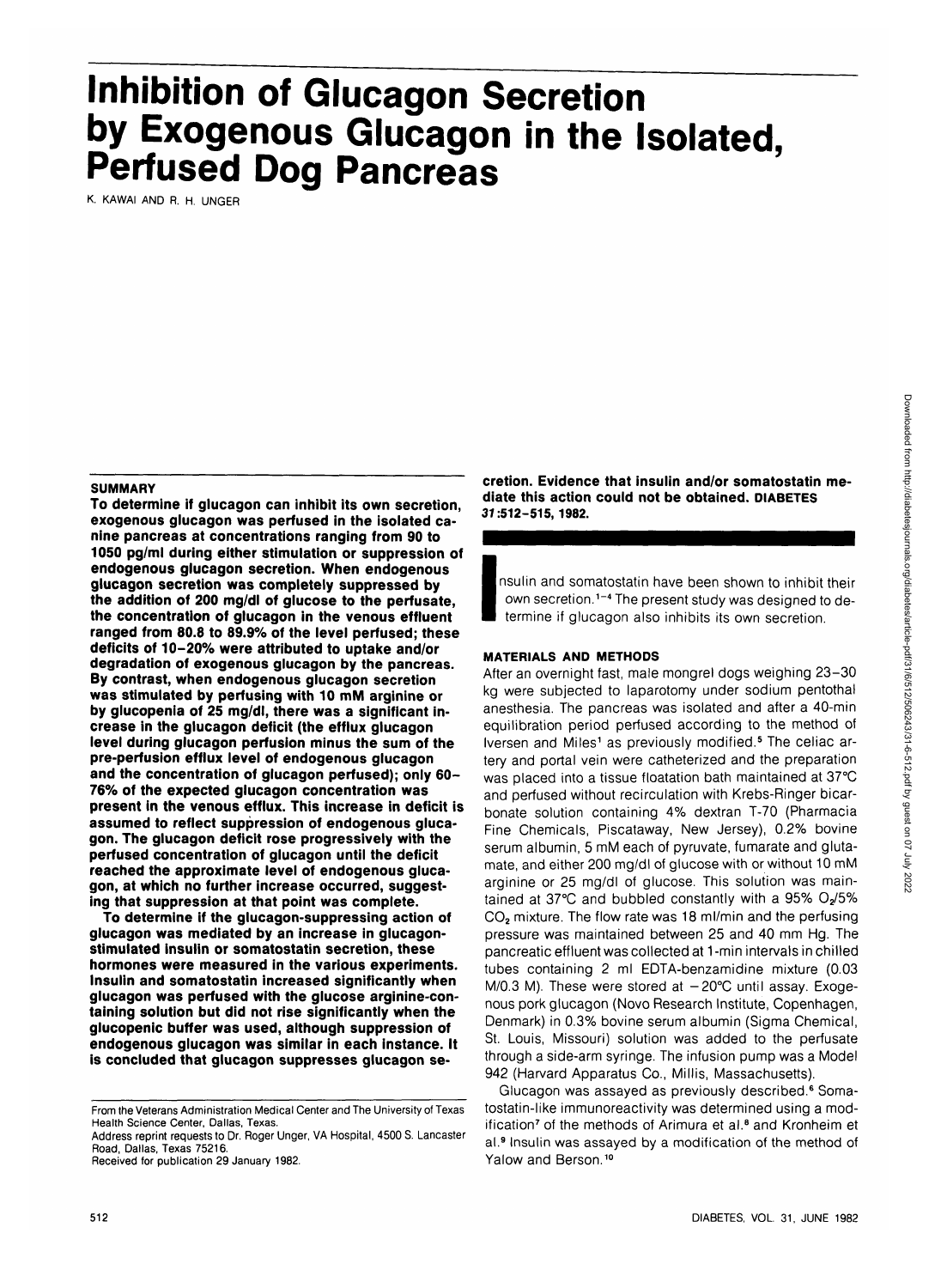#### K. KAWAI AND R. H. UNGER

Statistical analysis was made by Student's t test or analysis of variance.

#### **RESULTS**

**Recovery of exogenous glucagon perfused through the pancreas.** To determine how much of the glucagon perfused through the pancreas is removed and/or degraded in transit, exogenous glucagon was perfused at various concentrations under circumstances in which secretion of endogenous glucagon had been completely suppressed by perfusing with a buffer containing 200 mg/dl of glucose. In 28 such experiments, baseline glucagon in the pancreatic venous effluent measured zero (Table 1A). Thus, in this circumstance any difference between the glucagon concentration perfused and that in the venous efflux would be entirely attributable to uptake and/or degradation of exogenous glucagon by the pancreas. The "deficit" of glucagon (concentration perfused minus that measured in the venous effluent) ranged from 17 pg/ml, during perfusion of 90 pg/ml, to 150 pg/ml, during perfusion of 1050 pg/ml (Table 1A). Recovery of glucagon exceeded 80% at every concentration perfused, i.e., less than 20% of the perfused glucagon was lost in transit.

**Effect of exogenous glucagon on endogenous glucagon secretion stimulated by arginine.** To stimulate A-cell secretion, 10 mM arginine was added to the buffer used in the preceding experiments. The basal glucagon concentration in the venous effluent averaged  $127.6 \pm 8.0$  pg/ml in 26 such experiments. During perfusion of glucagon at concentrations of 90-1050 pg/ml, the total deficit of glucagon [the expected concentration (sum of the baseline level of endogenous glucagon plus the level of exogenous glucagon perfused) minus the actual concentration in the venous effluent] was invariably greater (Table 1B) than the deficit observed in the absence of endogenous glucagon secretion (Table 1A). The venous effluent concentration of glucagon averaged only 60-75.8% of the expected level at all but the lowest perfusion rate. This increase in the glucagon deficit, which is attributed to suppression of endogenous glucagon, rose progressively with each increase in the perfusion concentration of glucagon. However, it did not exceed 172 pg/ml, which is the approximate concentration of endogenous glucagon prior to the start of a glucagon perfusion. The fact that higher perfusion concentrations did not further increase this deficit suggests that it reflects endogenous glucagon secretion and that complete suppression had been attained.

**Effect of exogenous glucagon on endogenous glucagon secretion stimulated by glucopenia.** To exclude the unlikely possibility that the arginine used to stimulate glucagon secretion had somehow enhanced glucagon uptake and thus led us to an incorrect interpretation of the findings, the foregoing experiments were repeated during stimulation of endogenous glucagon secretion by glucopenia. With a perfusate glucose concentration of 25 mg/dl endogenous glucagon averaged  $85.9 \pm 13.0$  pg/ml in 18 experiments. The glucagon deficits during perfusion of exogenous glucagon (Table 1C) once again were significantly greater ( $P <$ 0.01) than those observed in the absence of endogenous glucagon secretion (Table 1A) and did not differ significantly from those observed during arginine-stimulated glucagon secretion (Table 1B). The venous efflux concentration during glucagon perfusion ranged from 62.4 to 73.9% of the expected. Once again, the increase in deficit did not significantly exceed the endogenous glucagon level at any point.

TABLE 1

Actual and expected glucagon levels in the venous effluent of the isolated dog pancreas during perfusion with glucagon during suppression (A) or stimulation (B,C) of endogenous glucagon secretion\*

| Exogenous glucagon<br>perfused<br>(pq/ml)                                                                      | Endogenous glucagon<br>in venous effluent<br>before glucagon perfusion<br>(mean <sup>*</sup> $\pm$ SEM)<br>(pg/ml) | Expected glucagon<br>in venous effluent<br>during glucagon<br>perfusions<br>(exogenous + endogenous)<br>(pg/ml) | Actual glucagon<br>in venous effluent<br>during glucagon<br>perfusion<br>(mean <sup>*</sup> $\pm$ SEM)<br>(pq/ml) | Glucagon<br>deficit<br>(expected<br>minus actual)<br>(pg/ml) | Difference<br>of glucagon<br>deficits<br>from the<br>deficits in A<br>(pg/ml) |
|----------------------------------------------------------------------------------------------------------------|--------------------------------------------------------------------------------------------------------------------|-----------------------------------------------------------------------------------------------------------------|-------------------------------------------------------------------------------------------------------------------|--------------------------------------------------------------|-------------------------------------------------------------------------------|
|                                                                                                                |                                                                                                                    | A. Endogenous glucagon secretion suppressed by 200 mg/dl of glucose in perfusion buffer                         |                                                                                                                   |                                                              |                                                                               |
| $90 (N = 6)$                                                                                                   |                                                                                                                    | 90                                                                                                              | $73 \pm 3$                                                                                                        | $17 \pm 4$                                                   |                                                                               |
| 175 (N = 6)                                                                                                    |                                                                                                                    | 175                                                                                                             | $161 \pm 8$                                                                                                       | $14 \pm 6$                                                   |                                                                               |
| $350 (N = 6)$                                                                                                  |                                                                                                                    | 350                                                                                                             | $340 \pm 14$                                                                                                      | $10 \pm 12$                                                  |                                                                               |
| $700 (N = 6)$                                                                                                  | 0                                                                                                                  | 700                                                                                                             | $565 \pm 22$                                                                                                      | $135 \pm 43$                                                 |                                                                               |
| 1050 (N = 4)                                                                                                   |                                                                                                                    | 1050                                                                                                            | $891 \pm 55$                                                                                                      | $159 \pm 21$                                                 |                                                                               |
| B. Endogenous glucagon secretion stimulated by 10 mM arginine in perfusion buffer containing 200 mg/dl glucose |                                                                                                                    |                                                                                                                 |                                                                                                                   |                                                              |                                                                               |
| $90 (N = 6)$                                                                                                   | $107 \pm 17$                                                                                                       | 197                                                                                                             | $167 + 17$                                                                                                        | $30 \pm 9$                                                   | $13 \pm 9$                                                                    |
| $175 (N = 6)$                                                                                                  | $132 \pm 19$                                                                                                       | 307                                                                                                             | $251 \pm 16$                                                                                                      | $56 \pm 5$ <sup>+</sup>                                      | $42 \pm 5$                                                                    |
| $350 (N = 6)$                                                                                                  | $143 \pm 22$                                                                                                       | 493                                                                                                             | $346 \pm 16$                                                                                                      | $147 + 13$                                                   | $137 \pm 13$                                                                  |
| $700 (N = 4)$                                                                                                  | $125 \pm 6$                                                                                                        | 825                                                                                                             | $575 \pm 15$                                                                                                      | $250 \pm 16$ t                                               | $115 \pm 16$                                                                  |
| 1050 (N = 4)                                                                                                   | $132 \pm 17$                                                                                                       | 1182                                                                                                            | $851 \pm 21$                                                                                                      | $331 \pm 321$                                                | $172 \pm 32$                                                                  |
|                                                                                                                | C. Endogenous glucagon secretion stimulated by glucopenia (25 mg/dl)                                               |                                                                                                                 |                                                                                                                   |                                                              |                                                                               |
| 175 (N = 6)                                                                                                    | $74 \pm 2$                                                                                                         | 249                                                                                                             | $185 \pm 41$                                                                                                      | $64 \pm 5$ t                                                 | $50 \pm 5$                                                                    |
| 350 (N = 6)                                                                                                    | $85 \pm 2$                                                                                                         | 435                                                                                                             | $342 \pm 6$                                                                                                       | $93 \pm 16$ † $\pm$                                          | $83 \pm 17$                                                                   |
| $700 (N = 6)$                                                                                                  | $99 \pm 5$                                                                                                         | 799                                                                                                             | $542 \pm 36$                                                                                                      | $257 \pm 221$                                                | $122 \pm 22$ §                                                                |

\* Calculated from the 6 samples between 3 and 15 min after the start of a 15-min perfusion period.

 $\dagger$  Differs from corresponding value in A experiments (P < 0.01).

 $\ddagger$  Differs from corresponding value in B experiments (P < 0.05).

§ Not significantly different from corresponding endogenous glucagon concentration before glucagon perfusion.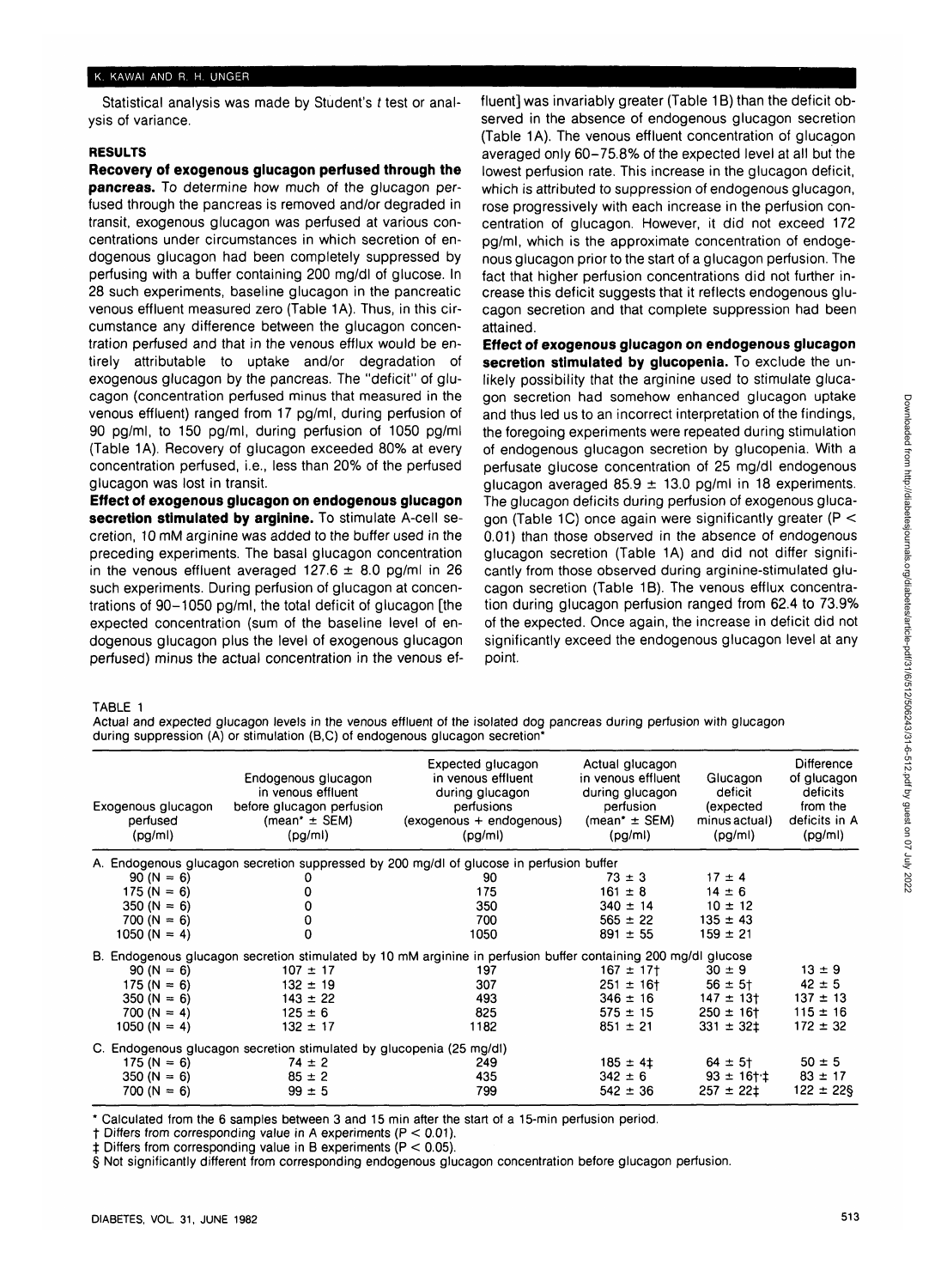## INHIBITION OF GLUCAGON SECRETION BY EXOGENOUS GLUCAGON

**Effect of exogenous glucagon on insulin and somato**statin secretion. Glucagon stimulates both insulin<sup>11</sup> and somatostatin secretion,<sup>5</sup> and insulin<sup>12</sup> and somatostatin<sup>13</sup> both inhibit glucagon release. The negative effect of glucagon on glucagon secretion could, therefore, have been mediated by stimulation of one or both of these hormones. To determine if this might be the cause of the suppression of glucagon, insulin and somatostatin were measured in pancreatic venous efflux during all of the foregoing experiments (Figure 1). When 200 mg/dl glucose and 10 mM arginine were present in the perfusate (Figure 1A and B), insulin and somatostatin were both stimulated significantly by all doses of exogenous glucagon ( $P < 0.05$ ), whereas in the experi-

**FIGURE 1. Changes of insulin and somatostatin concentrations from the Isolated dog pancreas during perfuslon with exogenous glucagon. Mean ± SEM (N = 6). (A) Perfusate contained 200 mg/dl of glucose. (B) Perfusate contained 200 mg/dl of glucose and 10 mM arginine. (C) Perfusate contained 25 mg/dl of glucose. Statistical comparison between the basal hormone levels and the glucagon-stimulated levels made by calculating the sum of hormone levels during each 15-mln and using paired t test. 'Indicates statistical significance (P < 0.05).**



**SO 45 60 MINUTES**

ŵ

90

żs.

ments employing a perfusate glucose concentration of 25 mg/dl, glucagon failed to elicit a significant sustained rise in either hormone (Figure 1C). Nevertheless, evidence of full suppression of endogenous glucagon was observed both in the presence (Table 1B) and absence (Table 1C) of a significant rise in insulin and somatostatin levels in the pancreatic venous effluent.

## **DISCUSSION**

The findings provide strong evidence in support of an inhibitory action of glucagon on the A-cell similar to that reported previously for insulin and the B-cell<sup>1-3</sup> and somatostatin and the D-cell.<sup>4</sup> The inhibitory effect of glucagon upon A-cell secretion was established by showing that the perfusion of glucagon at various concentrations into the isolated dog pancreas during stimulation of A-cell secretion resulted in a greater deficit in glucagon (secreted endogenous glucagon plus perfused exogenous glucagon) recovered in the venous effluent than could be accounted for by pancreatic uptake and/or destruction of perfused glucagon as observed in the absence of A-cell secretion. Glucagon-induced suppression of endogenous glucagon secretion increased with the amount of glucagon perfused and became complete when glucagon was perfused at a concentration of 350 pg/ml and above, or at about 3-10 times the basal concentration of endogenous glucagon.

The data do not indicate whether or not this inhibition of glucagon secretion occurs via a direct action of glucagon on the A-cells or by stimulating the secretion of insulin<sup>11</sup> and somatostatin,<sup>5</sup> both of which inhibit glucagon secretion.<sup>12,13</sup> In the experiments in which the glucose concentration of the perfusate was reduced to 25 mg/dl, there was no significant glucagon-stimulated increase in insulin and somatostatin secretion (Figure 1C). Nevertheless, suppression of glucagon (Table 1C) was just as great as when arginine was used as the A-cell stimulus (Table 1B) and a prominent glucagonmediated rise in insulin and somatostatin secretion occurred (Figure 1). The findings offer no clear support for a mediating role of either hormone in the glucagon-glucagon negative feedback, although a local glucagon-induced increase in insulin and/or somatostatin cannot be excluded.

## **ACKNOWLEDGMENTS**

The authors wish to thank the following persons for their expert technical assistance: Loretta Clendenen, Helen Gibson, Virginia Harris, Kay McCorkle, Willie McFarland, Lovie Peace, and Danny Sandlin. Dr. Unger is a Senior Medical Investigator of the Veterans Administration. This work was supported by VA Institutional Research Support Grant 549- 8000-01; National Institutes of Health grant AM-02700-16 and contract N01-AM-62219.

#### **REFERENCES**

1versen, J., and Miles, D. W.: Evidence for feedback inhibition of insulin on insulin secretion in the isolated, perfused canine pancreas. Diabetes  $20:1-9, 1971.$ 

 Ohgawara, H., Suzuki, K., and Kosaka, K.: Effect of prior infusion of exogenous bonito insulin on glucose-induced insulin release in man. Endocrinol. Jpn. 20:307-14, 1973.

 Liljenquist, J. E., Horwitz, D. L, Jennings, A. S., Chiasson, J. L, Keller, U., and Rubenstein, A. H.: Inhibition of insulin secretion by exogenous insulin in normal man as demonstrated by C-peptide assay. Diabetes 27: 563-70, 1978

<sup>4</sup> Ipp, E., Rivier, J., Dobbs, R. E., Brown, M., Vale, W., and Unger, R. H.: Somatostatin analogs inhibit somatostatin release. Endocrinology 704:1270- 73, 1979.